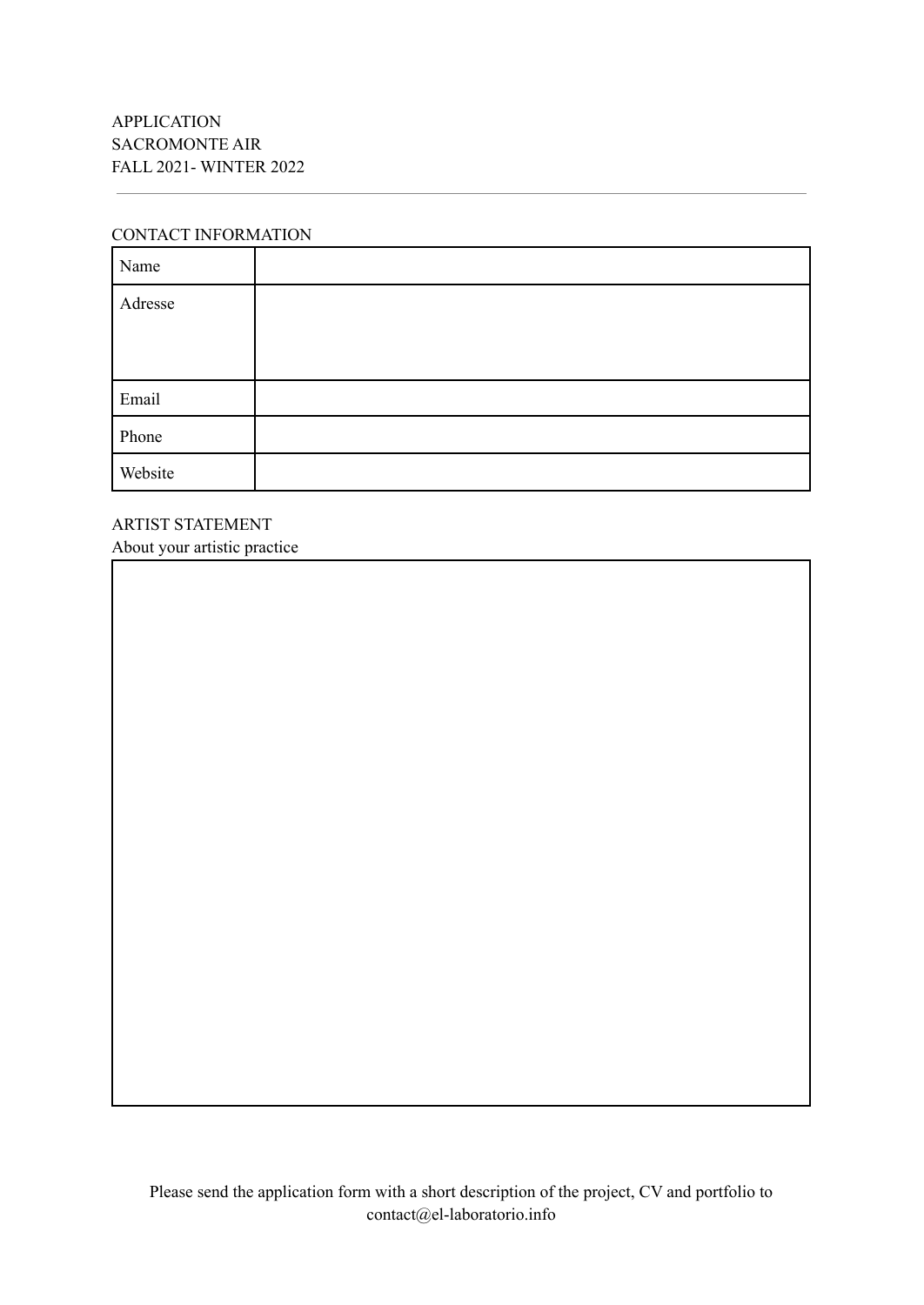## **COLLABORATION**

Please tell us ideas for how you would like to engage with the community by artist talk, workshop, performance, exhibition etc.

## PORTFOLIO

About the portfolio

Please add a portfolio or a link to a website with relevant work.

Please send the application form with a short description of the project, CV and portfolio to contact@el-laboratorio.info